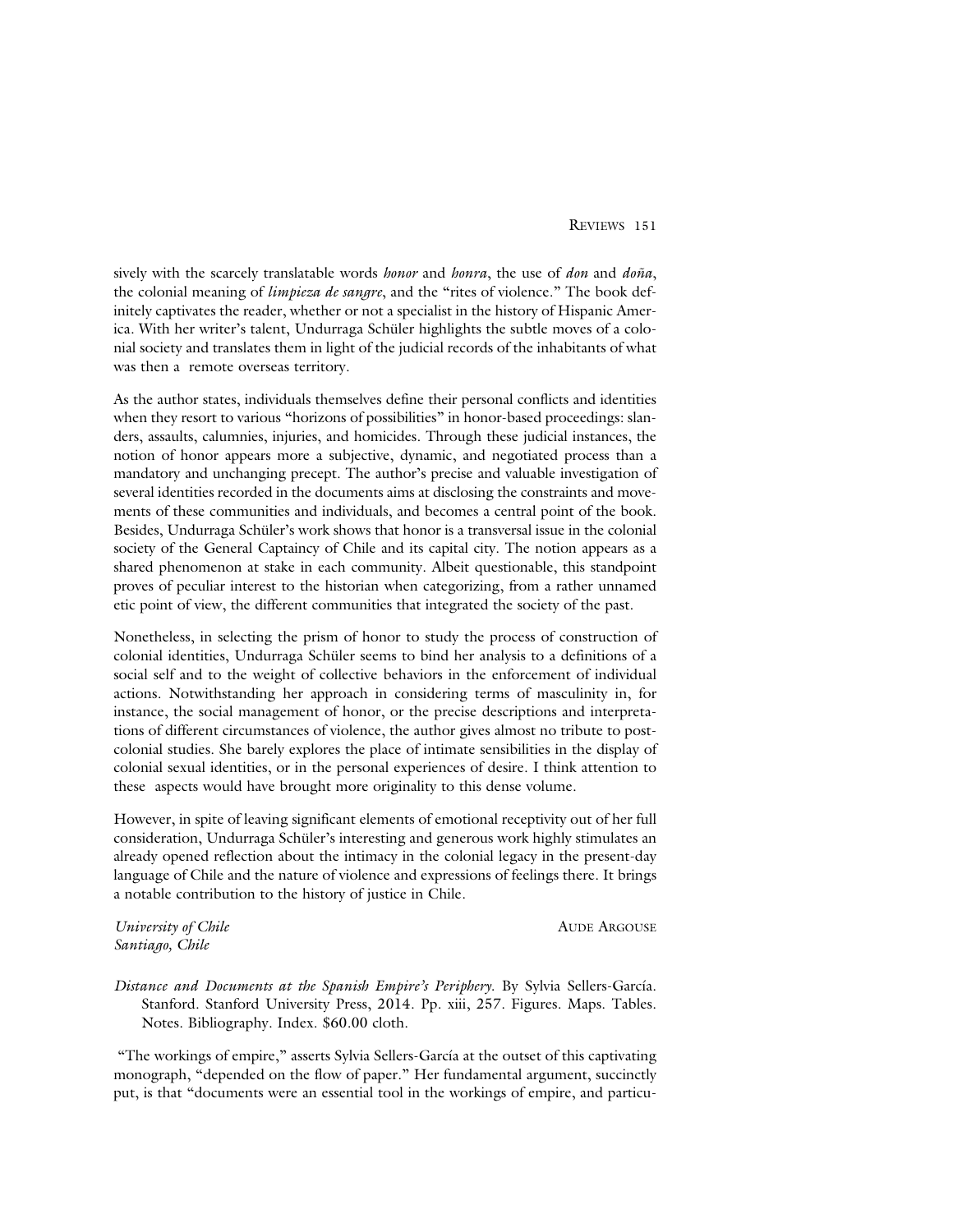## 152 REVIEWS

larly long-distance empire." The composition of documents, the means by which they were dispatched, and how (after being read, acted upon, or ignored) they were eventually filed and stored "therefore reveal much about how distance was mediated, if not always overcome" (p. 16). Colonial Spanish America is the orbit of Sellers-García's embrace, and the part of it that interests her most is the region governed as the Audiencia de Guatemala. A "periphery of empire" (p. 5) in the global Hispanic scheme of things, the Audiencia de Guatemala was certainly not imperial Spain's most lucrative asset, nor the largest territory it administered. However, stretching as it did (in present-day geography) from the Mexican state of Chiapas in the north and west to the border between Costa Rica and Panama in the south and east, the Audiencia de Guatemala was most decidedly far-flung, thus affording Sellers-García ample space to advance her case, which she does to striking effect.

The book has three parts that consider (in turn) "the creation, movement, and storage of documents" (p. 19). Chapter 1 concerns document genres, with Chapter 2 showcasing Sellers-García at her very best: analyzing the jewel of colonial Guatemalan historiography, the "geographic-moral description" (the title is inspired by the genius of Immanuel Kant) penned and mapped by Archbishop Pedro Cortés y Larraz (1712– 1786). Chapter 3 examines how the mail system operated. In 1599, a typical letter sent by the Audiencia of Guatemala to Spain, took about a year to arrive (p. 81). Chapter 4 invokes the lives and livelihoods of the intrepid *correos*, often of ill repute, "who covered hundreds of leagues on foot and on horseback" (p. 103), carrying mail from one remote corner of the Audiencia to another. Sellers-García offers insightful reflection on what constituted a league, which could be either a temporal measure ("the distance walked in an hour," p. 95) or a spatial one, "in most of the empire ... roughly 2.6 miles" (p. 96). Chapters 5 and 6, assiduously undertaken but somewhat less riveting than the chapters preceding them, discuss the role of the diligent officials (*escribanos*) whose "methods of organizing document storage echoed methods of organizing document travel" and show how the inventories made by them proved "essential organizational tools for document preservation" (p. 21) when former colonies became independent republics during the second quarter of the nineteenth century.

My rationale for singling out what Sellers-García has to say about the pastoral tour of inspection conducted between 1768 and 1770 by Cortés y Larraz is not mere subjective preference. Although the archbishop's depictions are detailed in Chapter 2, these valuable records inform the entire text. To his "notion of distance as pejorative" Sellers-García returns time and again to emphasize or throw into relief the prelate's visceral antipathy toward the un-Christian anarchy of Maya life all over Guatemala: "the great burden of his concerns for the archdiocese's spiritual and moral health hanging over him" (p. 75). Distraught and perplexed, Cortés y Larraz throws up his hands in despair. "It causes one horror," he writes, "to even contemplate having to penetrate such a great gathering of mountains" (p. 62). The mindset with which the prelate ghosted through town after town the length and breadth of his domain, shocked if not repelled by what he encountered, contrasts with how statesman and writer Antonio José de Irisarri (1786–1868) perceived matters. Whereas the former saw "scandals"